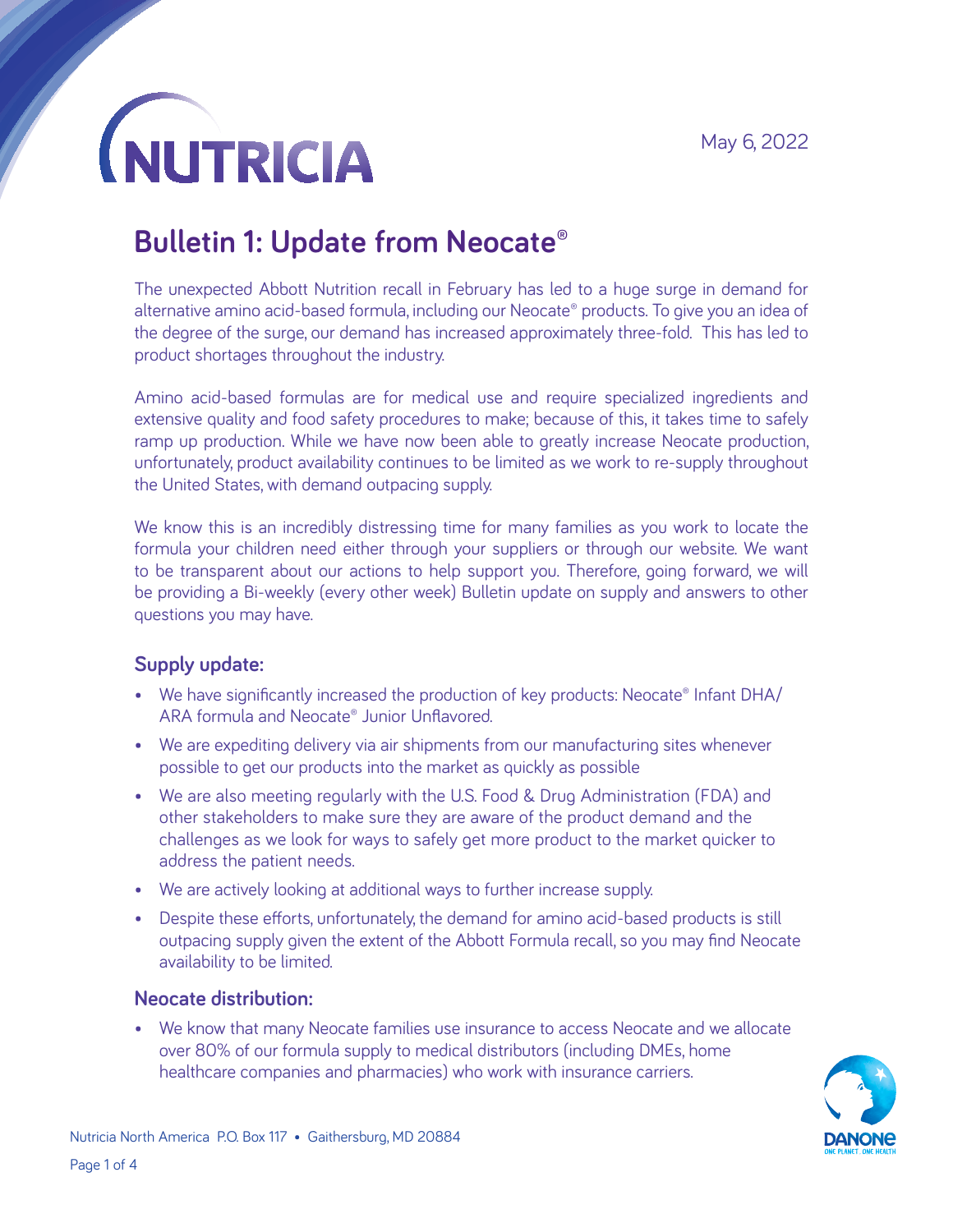# **NUTRICIA**

• We also allocate a portion of our product for families to order directly from Neocate.com, Walgreen's, or through an Amazon certified reseller, to meet the needs of those who do not receive insurance coverage and depend on direct purchase.

#### **Tips:**

- Connect with the medical distributors who work with your insurance carrier.
- Call your local Walgreens to inquire about stock.
- Sign up for stock alerts on Neocate.com to be alerted when the product is in stock for direct purchasing. For more information, see our Questions & Answers section below.

#### **Alternatives:**

• If you are still unable to locate your formula, please reach out to your healthcare provider for help identifying a safe alternative for your child.

For the latest updates on Neocate availability, please visit our Neocate Availability Hub on our website at <https://www.neocate.com/blog/neocate-availability-information-hub/>.

### **Frequently Asked Questions**

#### **What caused the shortage of Neocate?**

The unexpected Abbott Nutrition recall in February has led to a huge surge in demand for alternative amino acid-based formula, including our Neocate® products. This has led to product shortages throughout the industry.

You can read more about the Abbott Nutrition Recall here: [https://www.fda.gov/safety/recalls](https://www.fda.gov/safety/recalls-market-withdrawals-safety-alerts/abbott-voluntarily-expands-recall-powder-formulas-manufactured-one-plant)[market-withdrawals-safety-alerts/abbott-voluntarily-expands-recall-powder-formulas](https://www.fda.gov/safety/recalls-market-withdrawals-safety-alerts/abbott-voluntarily-expands-recall-powder-formulas-manufactured-one-plant)[manufactured-one-plant](https://www.fda.gov/safety/recalls-market-withdrawals-safety-alerts/abbott-voluntarily-expands-recall-powder-formulas-manufactured-one-plant)

#### **Why is it taking so long to produce more Neocate?**

Amino acid-based products, like Neocate, are for medical use and require specialized ingredients and extensive quality and food safety procedures to make; because of this, it takes time to safely ramp up production. We have increased production and we are doing everything we can to ensure Neocate is available and in stock through all the ways we distribute our products. For additional information on our efforts, please visit [https://www.neocate.com/](https://www.neocate.com/blog/information-from-nutricia-regarding-current-availability-of-neocate-products/) [blog/information-from-nutricia-regarding-current-availability-of-neocate-products/](https://www.neocate.com/blog/information-from-nutricia-regarding-current-availability-of-neocate-products/).

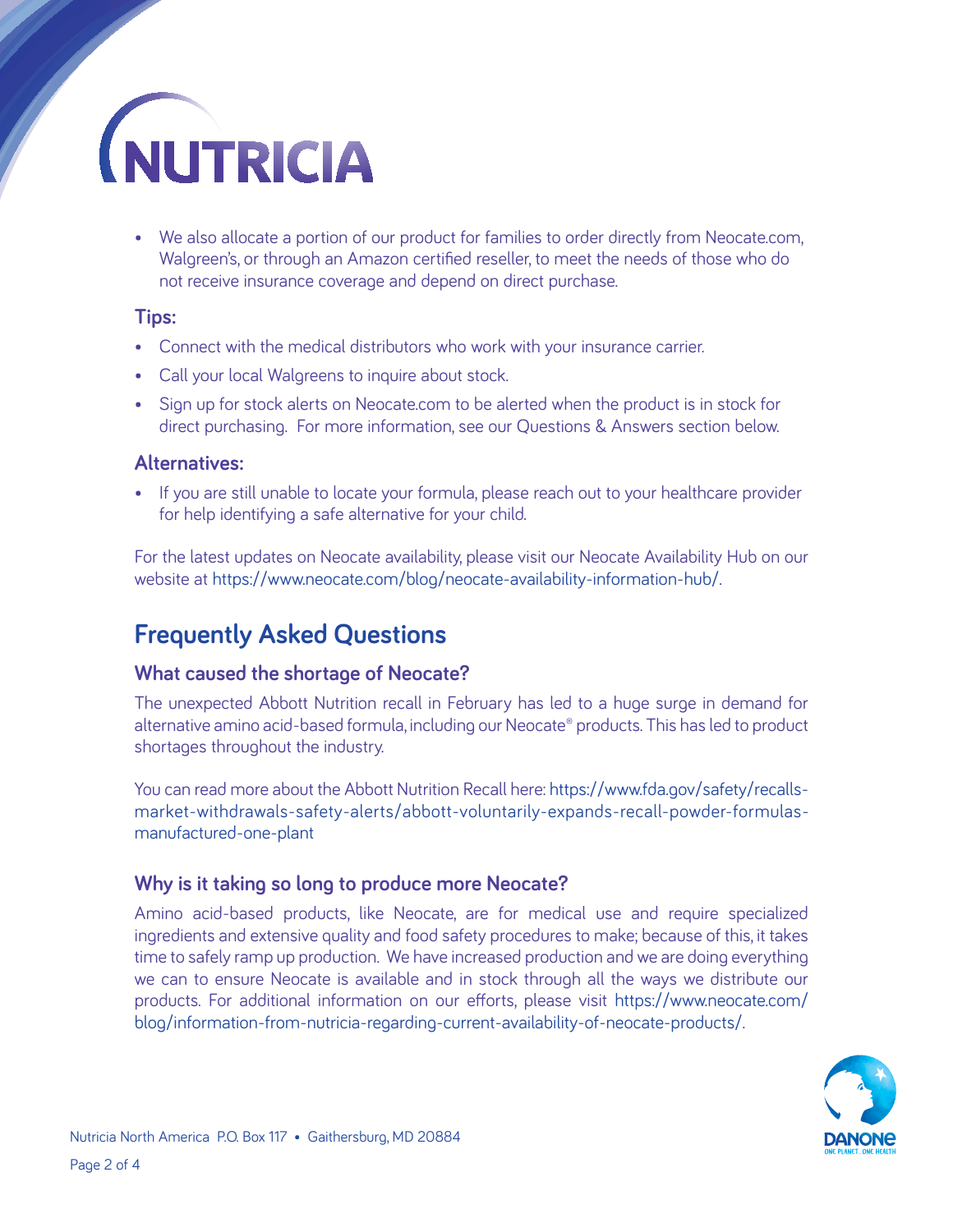

#### **I get Neocate through WIC usually – How can I locate a supplier who can take WIC?**

We recommend reaching out to your local WIC department to find a list of WIC-approved vendors. Certain Walgreen's locations may have stock of Neocate Infant DHA/ARA available. Please call your local Walgreen's to inquire whether stock is available before driving there.

#### **My DME/Pharmacy/Home Healthcare Company says they do not have Neocate. Did you stop shipping Neocate to suppliers?**

We continue to prioritize our partnerships with medical distributors (including DMEs and home healthcare companies) who work with insurance carriers to supply families with our product. In fact, over 80% of our formula supply is allocated to these distributors. Unfortunately, because distributors manage stock individually, we may not always have visibility into their stock on hand, and availability may continue to be limited, with demand outpacing supply.

#### **What alternative formulas can my baby have if I cannot find Neocate?**

It is best to reach out to your healthcare provider to find a safe, nutritional alternative for your child's unique needs. He/she may be able to recommend another hypoallergenic formula or put you in touch with a dietitian to come up with a modular formulation that is safe for your child.

#### **When will Neocate be back in stock at my DME, home healthcare company or pharmacy?**

Since the start of the Abbott Nutrition recall, we have ensured continued supply of Neocate formulas to the market. However, demand is higher than supply. Unfortunately, we are unable to give you a definite answer about when your supplier will have stock because it will vary by supplier and depends on whether your supplier gets it directly from us or through a wholesaler.

#### **How can I sign up for stock alerts when Neocate is available on Neocate.com?**

We will have a limited supply of certain Neocate products available on Neocate.com in the coming months. Customers can sign up for email notifications to be notified when a specific product becomes available for purchase on Neocate.com. If there are multiple product variations that work for you (for example, if your healthcare provider says that both Neocate® Infant DHA/ARA or Neocate® Syneo® Infant will work for your child depending on which one is available), then we recommend signing up for notifications on both products. Similarly, for Neocate® Junior and Neocate® Splash, you can sign up for notifications on all flavors that you are interested in, as they may become available at different times. The email sign-up option